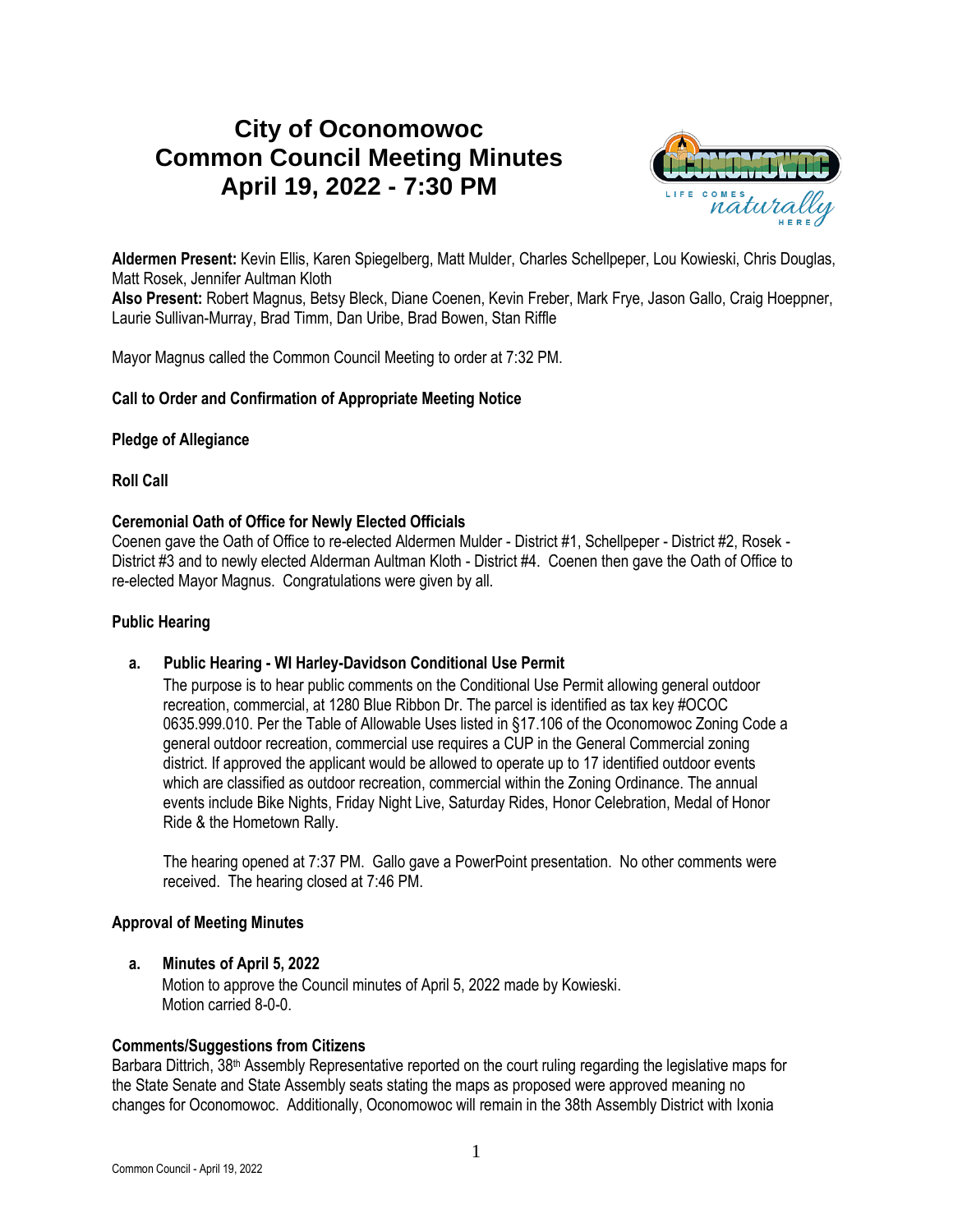being removed and Waterloo joining in.

**a. Senior Cohort Group Update -** Jeannie Hicks, Oconomowoc Senior Cohort Group representative stated the group was established approx. 8 months ago and initiated by Mayor Magnus to hear what seniors need. The group will focus on three areas: Research and Due Diligence; Collaboration; and Accomplishment. They also have an Accessibility Sub-Group. They are currently working with the Police Dept. on a Special Open House on June 14th. This group provides opportunity for seniors to gather and is looking for volunteers. Hicks passed out two sheets titled Meet our Heroes on June 14<sup>th</sup> & a Senior Resource Directory.

Without objection Item 12. was moved up on the agenda.

**1 Mayoral Citizen Reappointments with Council Confirmation**

Danny Day reported on his qualifications and desire to serve. Council asked a few questions regarding his experience and knowledge. Ben Nankee answered Council questions on book choices stating the Board wants to represent all sides of a topic allowing parents to make the choice on which book to select. Council indicated they would like to see resumes/applications/letters of interest not just for new appointments but for all reappointments no matter the length of service included in the meeting packet.

Motion to confirm the Mayor's reappointments as presented made by Spiegelberg and seconded by Mulder.

Motion carried 7-0-1. Voted no: Ellis.

# **Consent Agenda (Items listed under the Consent Agenda are considered in one motion - a Council member may request to remove an item):**

Motion to approve the Consent Agenda made by Mulder and seconded by Ellis. Motion carried 8-0-0.

- **a. Licenses**
	- **1. Resolution 22-R3031 Granting a 6-Month Class "B" License to Oconomowoc Area Baseball Club (Roosevelt Field)**
- **b. Electric Utility Easement Agreement Between City of Oconomowoc and Tinus Properties 803 LLC (Tinus Marine, 803 S Silver Lake St)**
- **c. Treasurer's Report**
	- **1. Treasurer's Report and Financials for March 2022**

## **Committee Reports**

- **a. Finance - Mulder, Chr; Rosek, Secy; Spiegelberg**
	- **1. Consider/act on Budget Amendment for 1st Quarter 2022 Grants and Amendments (1/1/22 - 3/31/22)**

Motion to approve the Budget Amendments for 1st Quarter 2022 Grants and Amendments (1/1/22 - 3/31/22) made by Rosek and seconded by Ellis. Motion carried 8-0-0.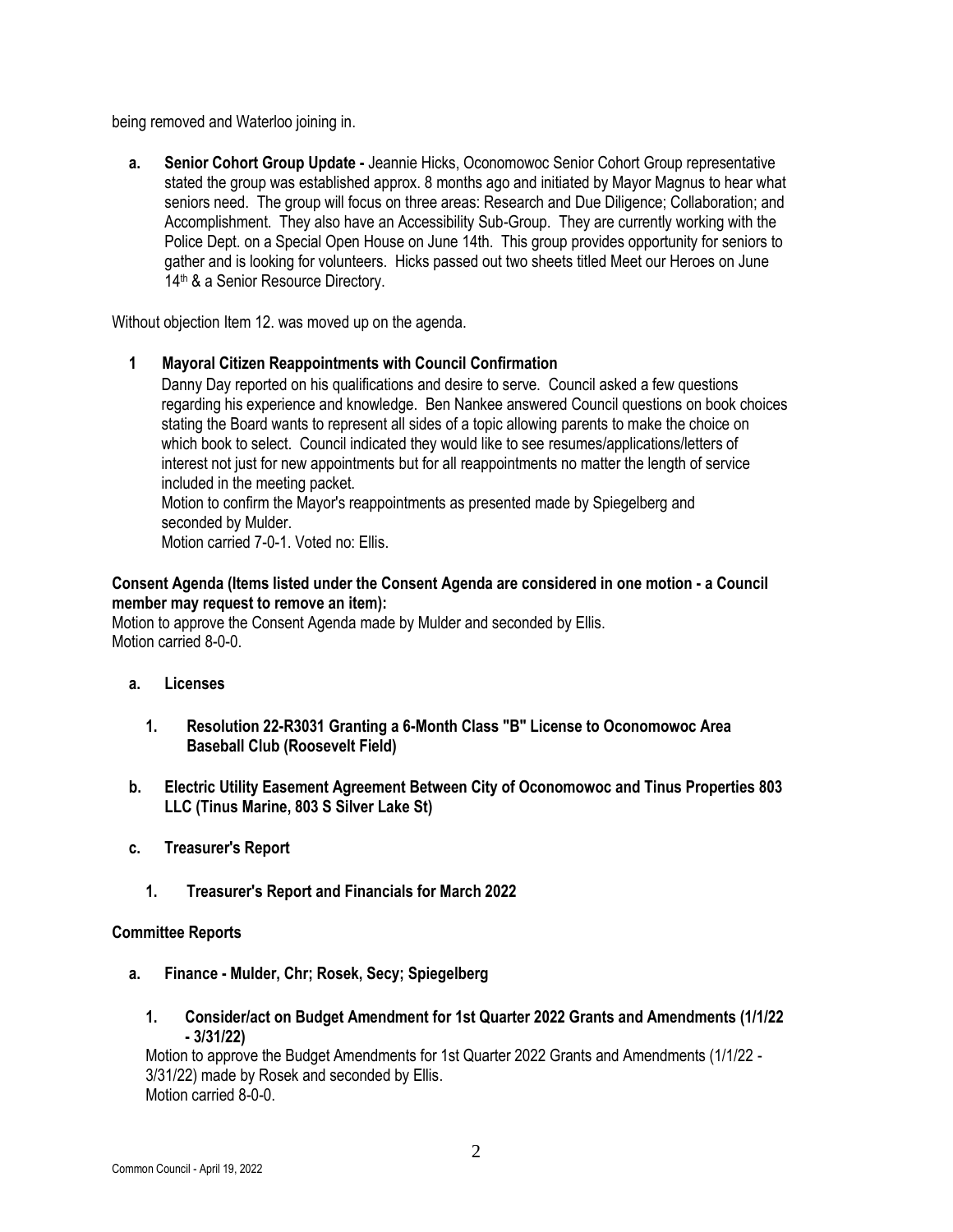# **2. Consider/act on Resolution 22-R3029 Authorizing Application for a WI DNR Stewardship Grant for John & Lavinia Rockwell Park**

Motion to adopt Resolution 22-R3029 authorizing application for a WI DNR Stewardship Grant for John & Lavinia Rockwell Park made by Mulder and seconded by Spiegelberg. Motion carried 8-0-0.

# **3. Consider/act on Resolution 22-R3030 Authorizing Application to Participate in the WI DNR LAWCON Grant for Northeast Regional Park**

Motion to adopt Resolution 22-R3030 authorizing application to participate in the WI DNR LAWCON Grant for Northeast Regional Park made by Kowieski and seconded by Rosek. Motion carried 8-0-0.

# **b. Protection & Welfare - Rosek, Chr; Ellis, Secy; Douglas**

# **1. Consider/act on Resolution 22-R3027 Granting New 2021-2022 "Class B" Intoxicating Liquor/Fermented Malt Beverage License to Blue Ribbon Baseball, LLC (Lake Country DockHounds)**

Motion to adopt Resolution 22-R3027 granting new 2021-2022 "Class B" Intoxicating Liquor/Fermented Malt Beverage License to Blue Ribbon Baseball, LLC (Lake Country DockHounds) made by Kowieski and seconded by Rosek. Motion carried 8-0-0.

# **c. Public Services - Ellis, Chr; Kowieski, Secy; Douglas**

# **1. Consider/act on Resolution 22-R3028 Awarding Contract for Design/Engineering Services for Lac La Belle Boat Launch and Parking Area**

Council discussed having staff create a Memorandum of Understanding (MOU) that would address the cost share of the project between the City, Town of Oconomowoc and Village of Lac La Belle before entering into contracts for the project. Hoeppner will check into the potential timing of the execution of the contract as it may need to be awarded within 60 days. He also stated the design work would be done in summer and fall and that the City can apply for the DNR Recreational Facilities Grant in either September or November. Council further discussed postponing action on this contract until an MOU is entered into.

Motion to postpone made by Rosek and seconded by Ellis. Motion carried 8-0-0.

# **2. Consider/act on Resolution 22-R3033 Awarding Construction Management Services Contract for 2022 Street Maintenance Projects**

Motion to adopt Resolution 22-R3033 awarding Construction Management Services Contract for 2022 Street Maintenance Projects made by Mulder and seconded by Schellpeper. Motion carried 8-0-0.

# **Plan Commission**

**a. Consider/act on Certified Survey Map for Prairie Creek Ridge Subdivision Expansion by Dividing One Lot into Two Located at the SW Corner of CTH K & CTH P** Motion to approve the CSM for Prairie Creek Ridge Subdivision expansion by dividing one lot into two located at the SW Corner of CTH K & CTH P made by Schellpeper and seconded by Kowieski. Motion carried 8-0-0.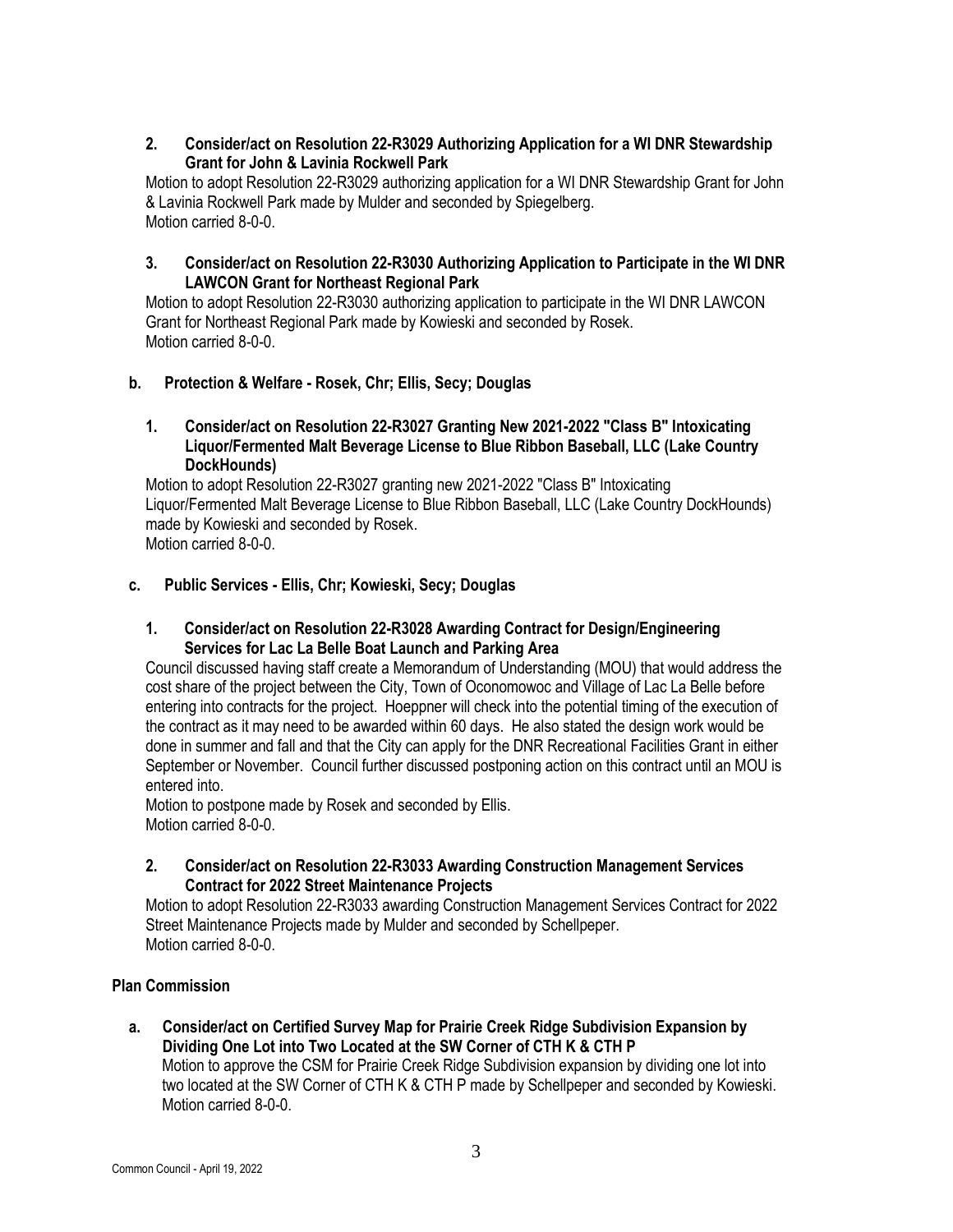- **b. Consider/act on Certified Survey Map for Pabst Farms Commerce Centre Dividing One Lot into Three Located at the NW Corner of CTH DR & Blue Ribbon Circle North** Motion to approve the CSM for Pabst Farms Commerce Centre dividing one lot into three located at the NW Corner of CTH DR & Blue Ribbon Circle North made by Kowieski and seconded by Aultman Kloth. Motion carried 8-0-0.
- **c. Consider/act on Certified Survey Map for UW Credit Union Dividing One Lot into Three and One Outlot Located at the SE Corner of Summit Avenue & Pabst Farms Boulevard** Motion to approve the CSM for UW Credit Union dividing one lot into three and one outlot located at the SE corner of Summit Ave and Pabst Farms Blvd made by Rosek and seconded by Schellpeper. Motion carried 8-0-0.
- **d. Consider/act on Conditional Use Permit for Wisconsin Harley-Davidson to Allow Outdoor Recreation/Commercial Located at 1280 Blue Ribbon Drive** Motion to approve the Conditional Use Permit for WI Harley-Davidson to allow outdoor recreation/commercial located at 1280 Blue Ribbon Dr made by Kowieski and seconded by Douglas. Motion carried 8-0-0.

#### **New Business**

**a. Consider/act on Request from Lake Country Dockhounds to Approve Various Events in 2022 at 1011 Blue Ribbon Circle North**

Council had lengthy discussion on approving unknown events, requiring a Plan of Operation for events of 1,500 or more people, reviewing the event terms of the Conditional Use Permit, having the event organizers provide a debriefing after events and including a condition that if a major violation of an event occurred and based on staff review/recommendation, Council could revoke the Temporary Use Permit issued for remaining events.

Sonny Bando, one of the owners stated they are looking at these event dates: July 30<sup>th</sup>, August 13<sup>th</sup> & September 17<sup>th</sup> being concerts and September 24<sup>th</sup> a Mac & Cheese Festival. All activities would be held inside the stadium and there are 1,100 parking stalls on site.

Based on discussion, Riffle offered a potential motion. Motion to approve up to 5 events in Category's 4 and 5 (exceeding 1,500 people) outlined in the CUP conditioned upon a plan of operation being submitted for each event that would be reviewed by staff for CUP compliance and if violations occurred at an event, staff would have the right to terminate all future events made by Kowieski and seconded by Ellis. Upon further discussion by Council about having staff terminate events, Kowieski rescinded his motion and Ellis rescinded his second. Riffle read, from the original CUP, the provision regarding 1,500 or more attendees at events or use of another sound system needing Council approval. Council discussed that the final decision to terminate a Temporary Use Permit issued by staff after staff has reviewed the Plan of Operation for compliance with the CUP would be made by Council.

Motion to approve up to five events for Lake Country Dockhounds in 2022 with a Plan of Operation provided for each event to be reviewed and approved by staff for compliance of the CUP, and if not compliant after review and recommendation from staff, Council could decide to revoke the Temporary Use Permit for future events, with the understanding that the owners accept the risk of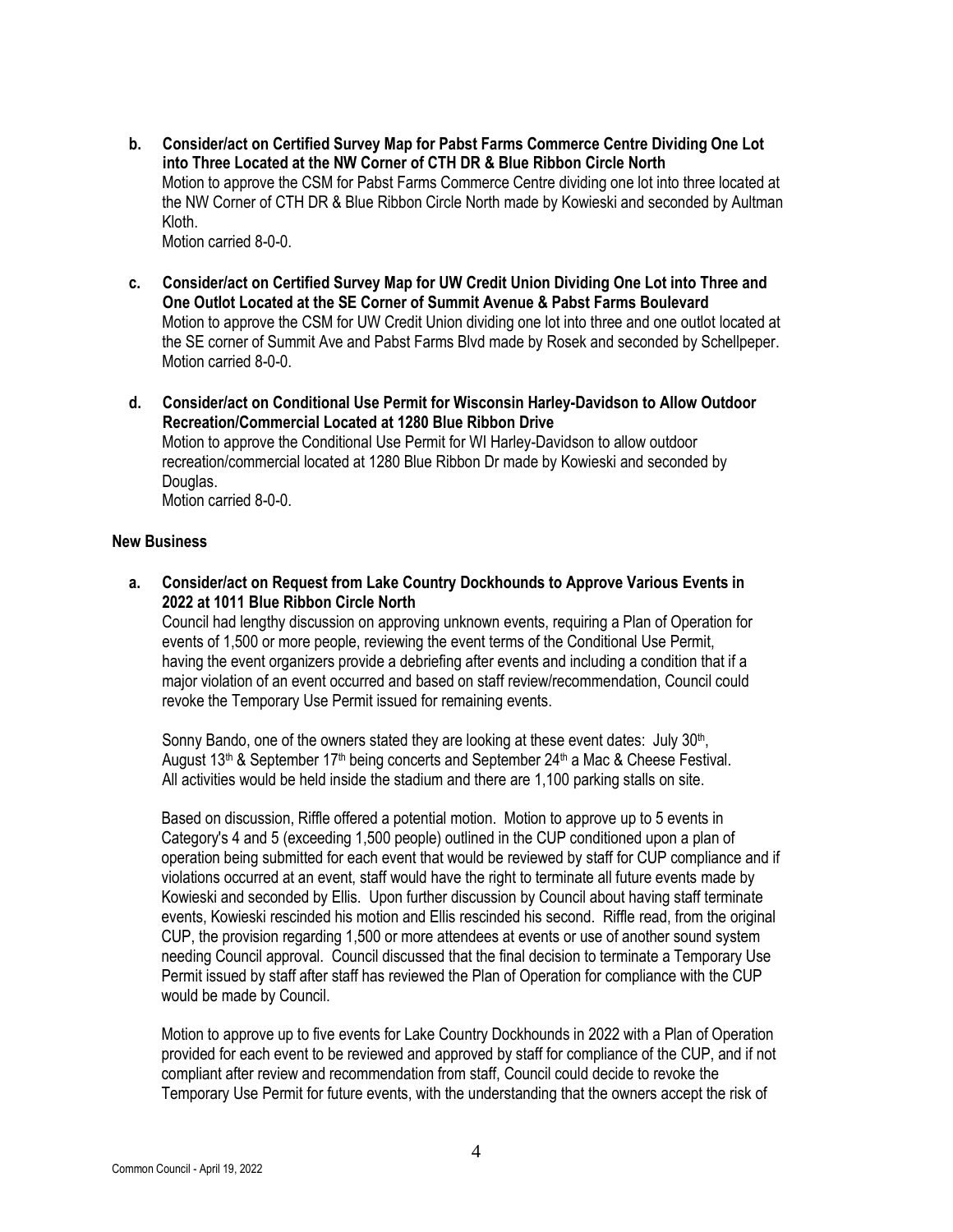revocation and loss of dollars spent made by Kowieski and seconded by Spiegelberg. Motion carried 5-0-3. Voted no: Ellis, Schellpeper, Rosek.

*Magnus called for a 5-minute recess:*  $9:30 - 9:35$  *PM.* 

**b. Consider/act on Resolution 22-R3034 Denying Claim for Excessive Assessment - Mills Fleet Farm**

Motion to adopt Resolution 22-3034 denying claim for Excessive Assessment - Mills Fleet Farm made by Kowieski and seconded by Ellis. Motion carried 8-0-0.

## **Election of Council President**

Motion to nominate Rosek as Council President made by Schellpeper and seconded by Ellis. No other nominations were received. Motion carried 8-0-0. Rosek was elected Council President

#### **Election of Council Vice-President**

Motion to nominate Mulder as Council Vice-President made by Schellpeper and seconded by Spiegelberg. Motion to nominate Kowieski as Council Vice-President made by Rosek and seconded by Douglas. No other nominations were received. Council voted by ballot. Votes tallied by Coenen = Mulder 5 and Kowieski 3. Mulder was elected as Council Vice-President.

## **Selection of Council Representative to Plan Commission**

Motion to nominate Ellis as Plan Commission representative made by Rosek and seconded by Schellpeper. Motion to nominate Mulder as Plan Commission Representative made by Spiegelberg and seconded by Douglas. No other nominates were received. Council voted by ballot. Votes tallied by Coenen = Ellis 6 and Mulder 2. Ellis was elected as Plan Commission Representative.

## **Mayoral Appointments to Council Committees**

Magnus read his appointments into the record and passed out a spreadsheet listing the Aldermen on each standing committee and position (Chairman, Secretary & Member). Magnus also stated in order to be proactive all meetings, special events, committee workshops and budget schedules will be sent out as outlook calendar invites.

## **Mayoral Appointment of Emergency Government Director with Council Confirmation**

Magnus appointed Brad Bowen. Motion to confirm the appointment of Brad Bowen, WLFD Chief, as Emergency Government Director made by Kowieski and seconded by Aultman Kloth. Motion carried 8-0-0.

## **Mayoral Appointments to WPPI Board**

Magnus appointed Joseph Pickart and Mark Frye (Alternate) to serve on the WPPI Board. No confirmation necessary.

#### **Staff Reports**

- **a. Spring 2022 Election Update - Coenen**
- **b. Parks Update - Hoeppner**
- **c. Budget Calendar - Sullivan-Murray**